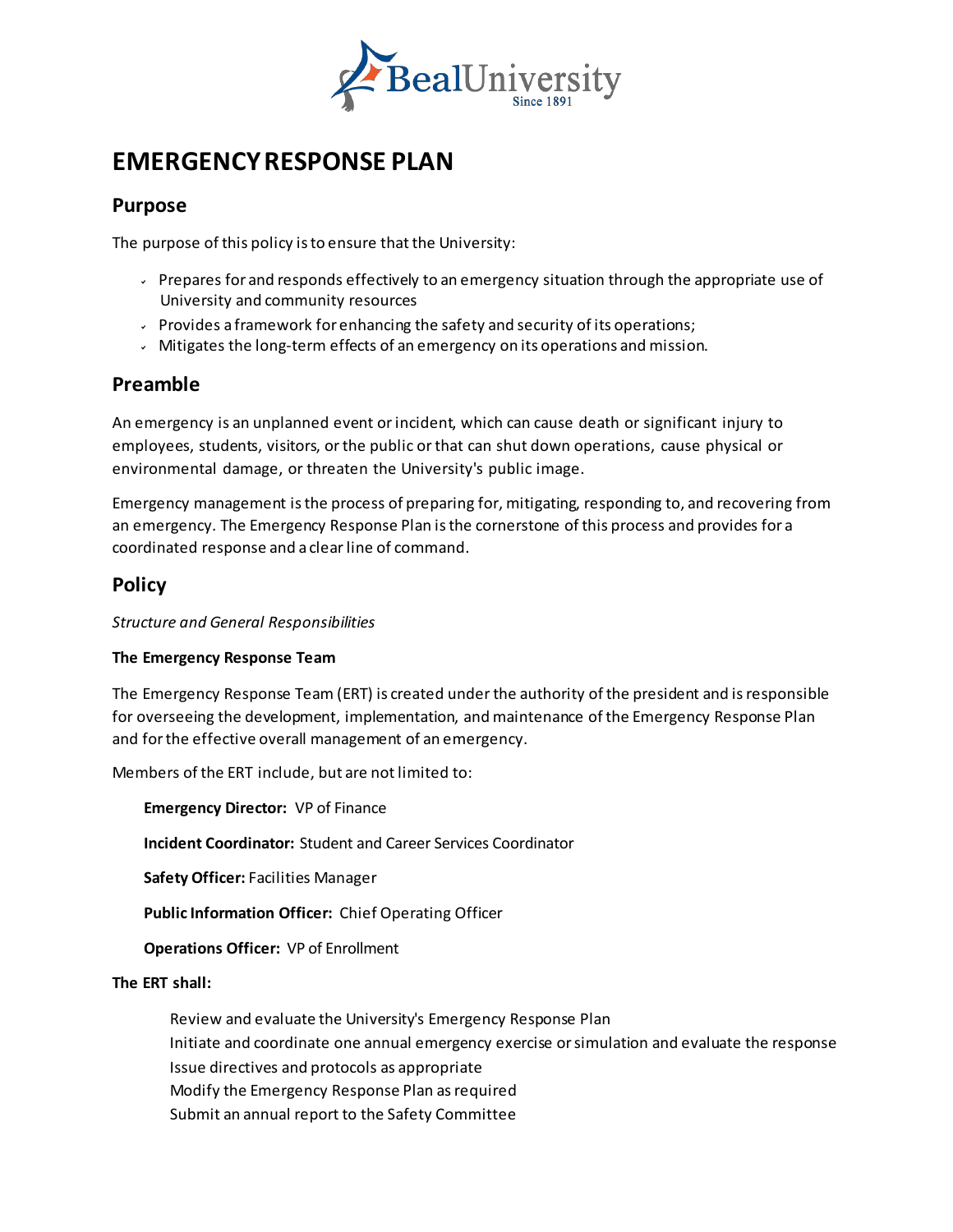Manage emergencies as outlined in this policy and in accordance with the Emergency Response Plan

# **Team Activation**

The activation of the ERT will result in the emergency director and incident coordinator implementing the incident command structure as identified below:

#### **Emergency Director**

The emergency director heads the ERT and is responsible for convening the team or some portion of its members.

#### **Incident Coordinator**

The incident coordinator will be responsible forthe front-line management of the emergency including the development of incident objectives and managing all incident operations.

#### **Safety Officer**

The safety officer willdevelop and recommend measures to the ERT for assuring personnel health and safety and to assess and/or anticipate hazardous and unsafe situations.

#### **Public Information Officer**

The PIO isresponsible for communicating with the public, media, and/or coordinating with other agencies, as necessary, with incident-related information requirements.

#### **Operations Officer**

The operations section is responsible for managing tactical operations at the incident site directed toward reducing the immediate hazard, saving lives and property, establishing situation control, and restoring normal conditions. Incidents can include acts of terrorism, fires, floods, hazardous material spills, earthquakes, hurricanes, tornadoes, public health and medical emergencies, and otherincidents requiring an emergency response.

#### **University President**

The president will give visible presence to relay information to faculty, staff, students, and the general population. The University President is Sheryl DeWalt

## **Emergency Situations**

#### *General*

In the event of an emergency, the emergency director shall initiate selected or University-wide response plans and any related communication plans as required.

The ERT shall be called upon as deemed necessary by the emergency director. If required, ameeting may take place in a Command Post Center, a designated location that will, to the extent possible, be equipped with the technology and information required. The location will be largely dependent on the location and nature of the emergency.